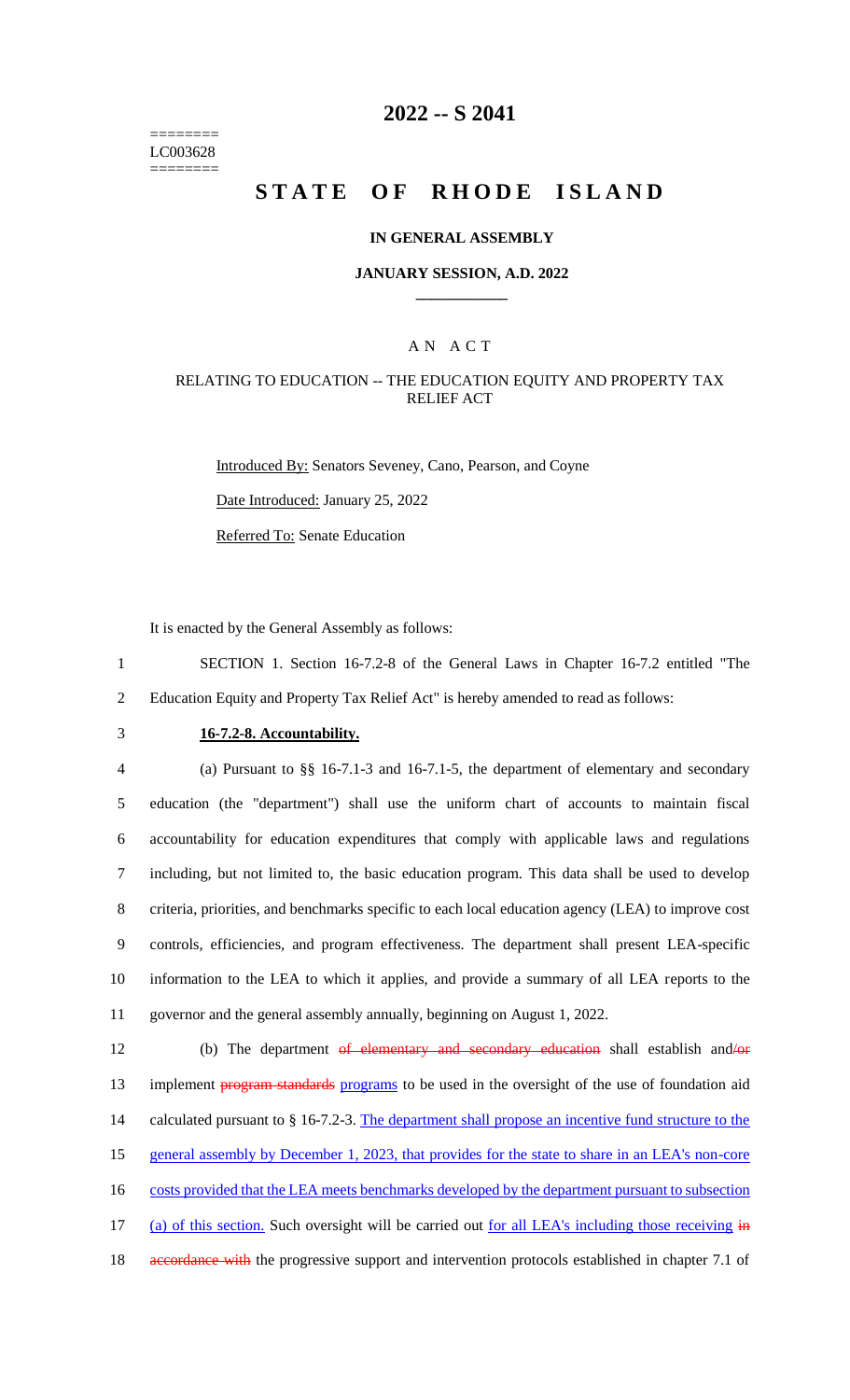- 1 this title.
- 

2 SECTION 2. This act shall take effect upon passage.

======== LC003628 ========